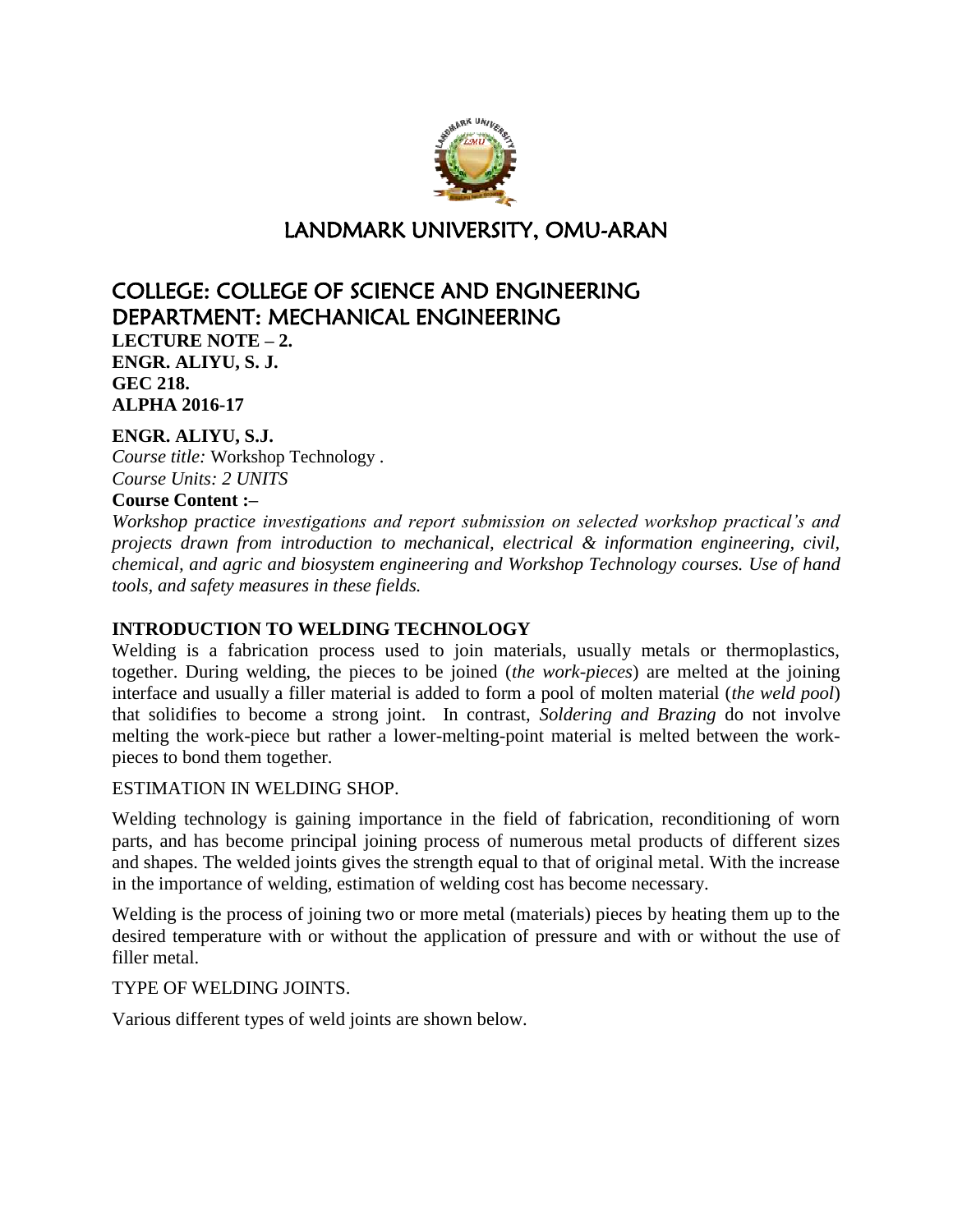

#### **Types of Welded Joints**

The weld joint is where two or more metal parts are joined by welding. The five basic types of weld joints are the butt, corner, tee, lap, and edge.

*Butt Joint*: it is used to join two members aligned in the same plane. This joint is frequently used in plate, sheet metal, and pipe



*Corner and Tee Joints*: these joints are used to join two members located at right angles to each other. In cross section, the corner joint forms an L-shape, and the tee joint has the shape of the letter T.



Lap Joint: this joint is made by lapping one piece of metal over another. This is one of the strongest types of joints available; however, for maximum joint efficiency, the overlap should be at least three times the thickness of the thinnest member of the joint.



*Edge Joint*: it is used to join the edges of two or more members lying in the same plane. In most cases, one of the members is flanged, as seen in the figure. This type is frequently used in sheet metal work for joining metals 1/4 inch or less in thickness that are not subjected to heavy loads.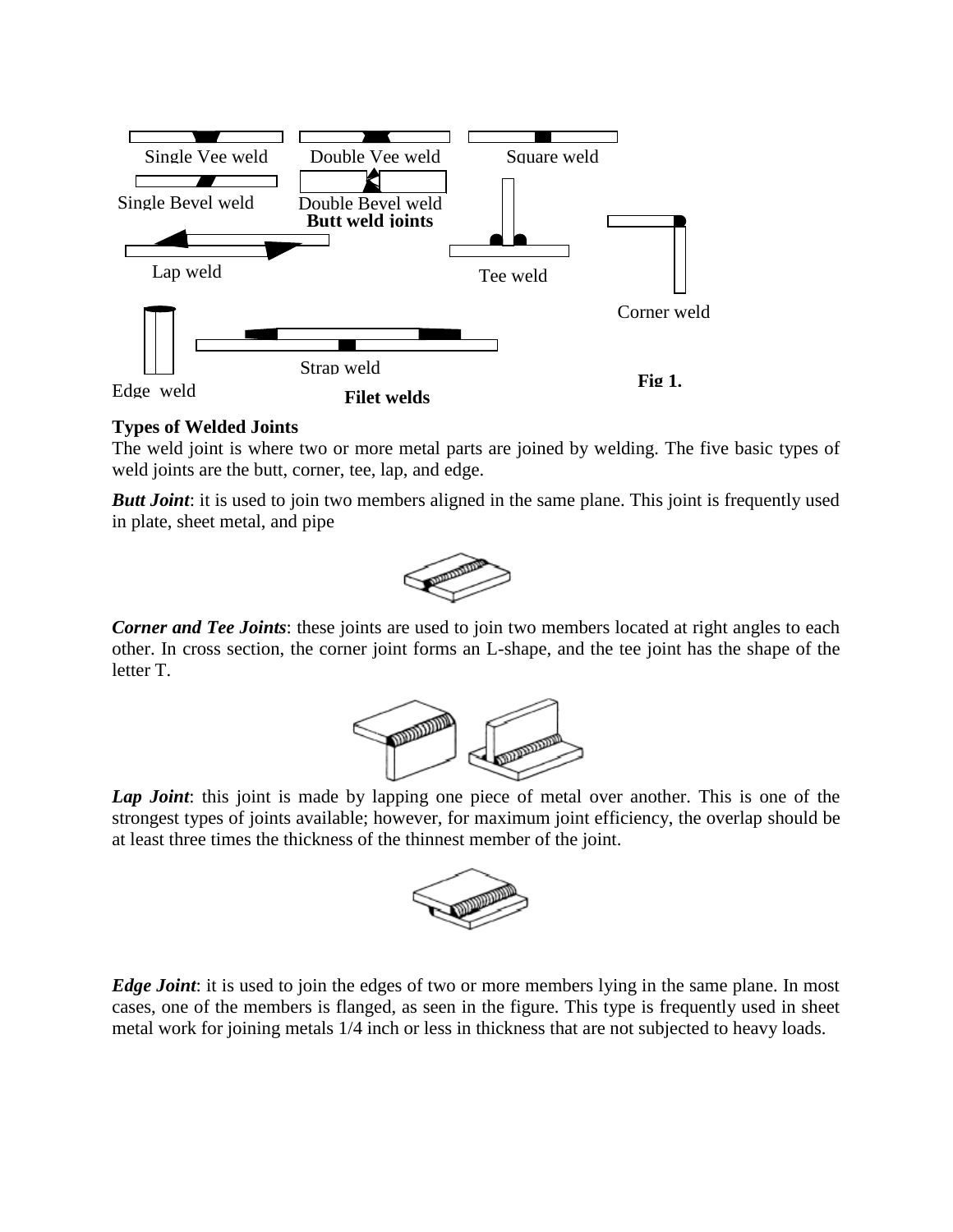

Edge preparation of joints:

Welding without edge preparation will not be strong enough because two metals may not be having uniform contact throughout the depth. Therefore edge preparation is very important for getting strong joint by welding. The surfaces should also be cleaned so as to make them free from foreign material and should not be oily or greasy.

## **Types of Welding**

There are many different types of welding processes and in general they can be categorized as:

*Gas Welding*: In this method a focused high temperature flame generated by gas combustion is used to melt the work-pieces (and filler) together. The most common type of gas welding is Oxyfuel welding where acetylene is combusted in oxygen.

## GAS WELDING.

In case of gas welding, the following two techniques are adopted in practice.

- 1. Left ward or fore-hand welding.
- 2. Right ward or back-hand welding.
- 1. Left ward or fore-hand welding.

In this type of welding, welding is started from the right hand side of the joint and proceeds towards the left hand side. This method is suitable for welding plates up to 3mm thickness without edge preparation and up to 5mm thickness with edge preparation.

2. Right ward or back-hand welding.

In this type of welding, welding is started from the left hand side of the joint and proceeds towards the right hand side. This method is suitable for steel plates which are of more than 5mm thickness. In plates up to 8mm thickness plates should be bevelled to about  $30^0$ .



Gas welding can only be done on plates up to 25mm thickness. The table 1 below is useful in estimating the welding cost in case of gas welding.

Estimation of welding cost.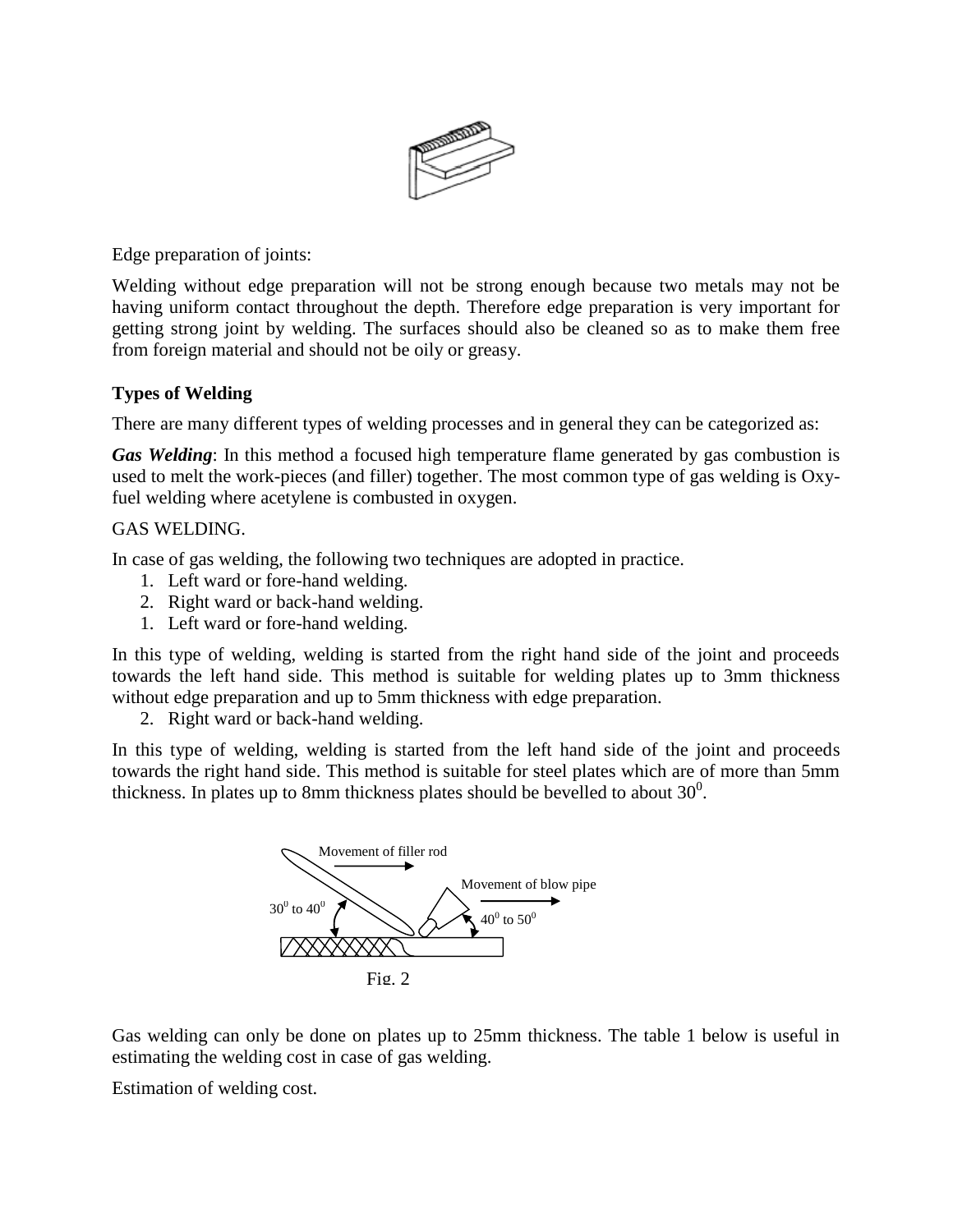For estimating the welding cost, the following elements should be considered.

- 1. Preparation cost: It includes the cost of edge preparation, proper fit up and other elements before actual starting of welding.
- 2. Actual welding cost: this includes two welding costs.
	- a. Cost of material used in welding process like  $O_2$ ,  $C_2H_2$ , filler rod, and flux etc.
	- b. Labour cost: It should be obtained from organisational wages sheets.
	- c. Welding finishing cost: this includes, the expenditure made in finishing the welding joint after welding. Post welding treatment (such as heat treatment) cost can also be taken into account.
	- d. On-cost: All the other overheads on the equipment and other facilities connected with welding operations should be considered.



Fig. 3

*Resistance Welding*: Resistance welding involves the generation of heat by passing a high current (1000–100,000 A) through the resistance caused by the contact between two or more metal surfaces where that causes pools of molten metal to be formed at the weld area. The most common types of resistance welding are *Spot-welding* (using pointed electrodes) and *Seamwelding* (using wheel-shaped electrodes).

*Energy Beam Welding*: In this method a focused high-energy beam (Laser beam or electron beam) is used to melt the work-pieces and thus join them together.

*Solid-State Welding*: In contrast to other welding methods, solid-state welding processes do not involve the melting of the materials being joined. Common types of solid-state welding include; ultrasonic welding, explosion welding, electromagnetic pulse welding, roll welding, friction welding (including friction-stir-welding), etc.

Table 1

| Plate<br>thickness<br>in mm | Welding<br>technique | Filler rod $\vert$ O <sub>2</sub> | dia. in mm. $\vert$ consumption $\vert$ consumption $\vert$ time per m $\vert$ filler<br>in cu. $m/hr$ . | Acetylene<br>$\sin$ cu.m/hr. | Welding<br>in min. | Length of<br>required $l$ | rod             |
|-----------------------------|----------------------|-----------------------------------|----------------------------------------------------------------------------------------------------------|------------------------------|--------------------|---------------------------|-----------------|
|                             |                      |                                   |                                                                                                          |                              |                    | m<br>welding in           | of <sup>1</sup> |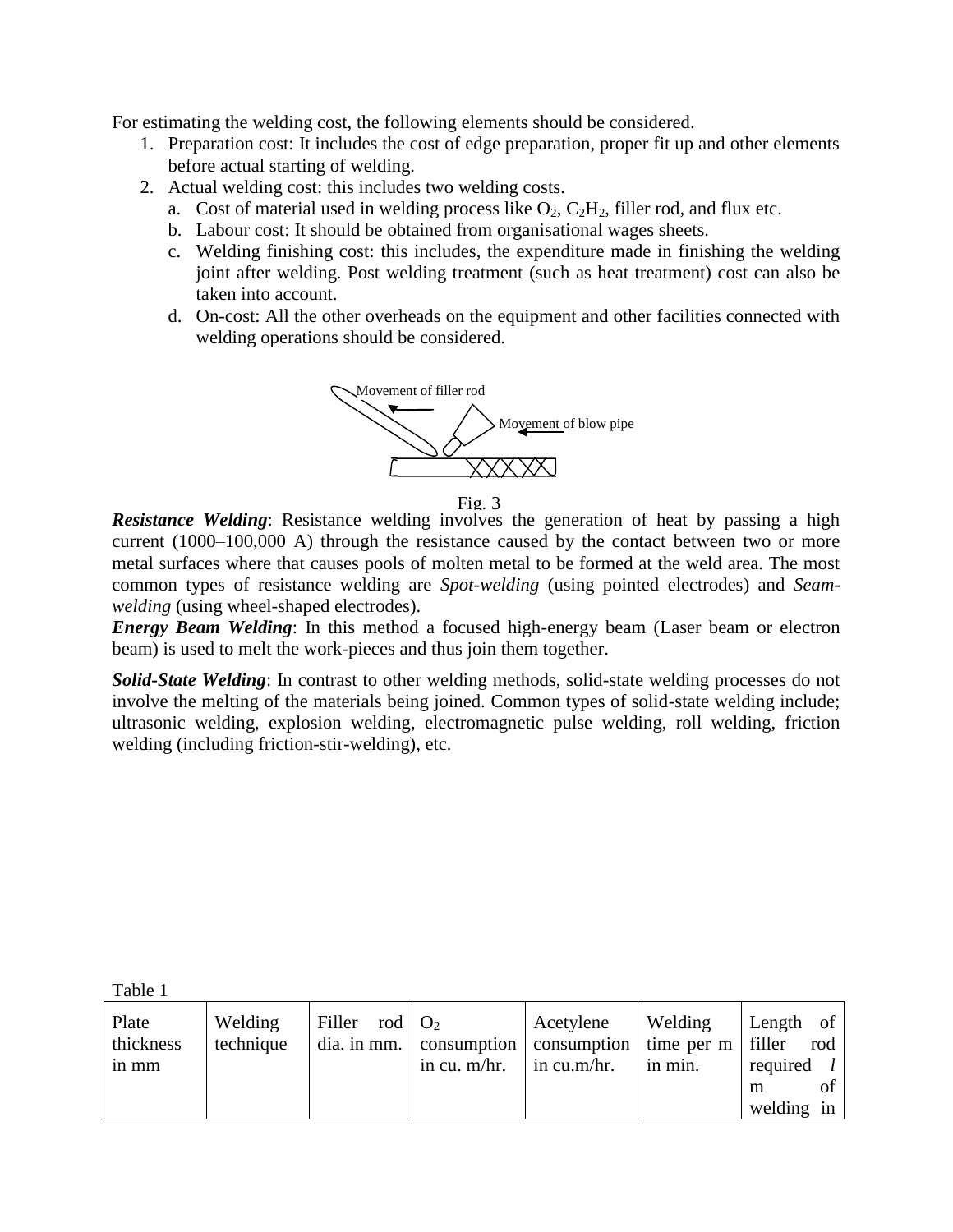|                |           |            |      |      |           | m.         |
|----------------|-----------|------------|------|------|-----------|------------|
| 1              | Leftward  | 1.0        | 0.04 | 0.02 | 9 to 11   | 1.0        |
| $\overline{2}$ | ,,        | 2.0        | 0.10 | 0.04 | 10 to 12  | 1.5        |
| 3              | ,,        | 2.5        | 0.12 | 0.07 | 12 to 13  | 1.6        |
| 4              | ,,        | 3.0        | 0.15 | 0.10 | 13 to 15  | 2.6        |
| 5              | ,,        | $3$ to $4$ | 0.21 | 0.14 | 15 to 17  | 4.0 to 4.8 |
| 5              | Rightward | 2.5        | 0.3  | 0.20 | 16 to 18  | 3.3        |
| 6              | ,,        | 3.0        | 0.4  | 0.25 | 18 to 20  | 3.6        |
| 8              | ,,        | 4.0        | 0.5  | 0.30 | 20 to 28  | 3.6        |
| 10             | ,,        | 5.0        | 0.7  | 0.5  | 30 to 35  | 4.5        |
| 15             | , ,       | 6.0        | 1.0  | 0.60 | 45 to 50  | 6.8        |
| 20             | ,,        | 6.0        | 1.2  | 0.80 | 60 to 67  | 10.0       |
| 25             | ,,        | 6.0        | 1.6  | 0.90 | 85 to 100 | 16.0       |

Arc Welding: A welding power supply is used to create and maintain an electric arc between an electrode and the base material to melt metals at the welding point. In such welding processes the power supply could be AC or DC, the electrode could be consumable or non-consumable and a filler material may or may not be added.

The most common types of arc welding are:

 *Shielded Metal Arc Welding* (SMAW): A process that uses a coated consumable electrode to lay the weld. As the electrode melts, the (flux) coating disintegrates, giving off shielding gases that protect the weld area from atmospheric gases and provides molten slag which covers the filler metal as it travels from the electrode to the weld pool. Once part of the weld pool, the slag floats to the surface and protects the weld from contamination as it solidifies. Once hardened, the slag must be chipped away to reveal the finished weld.

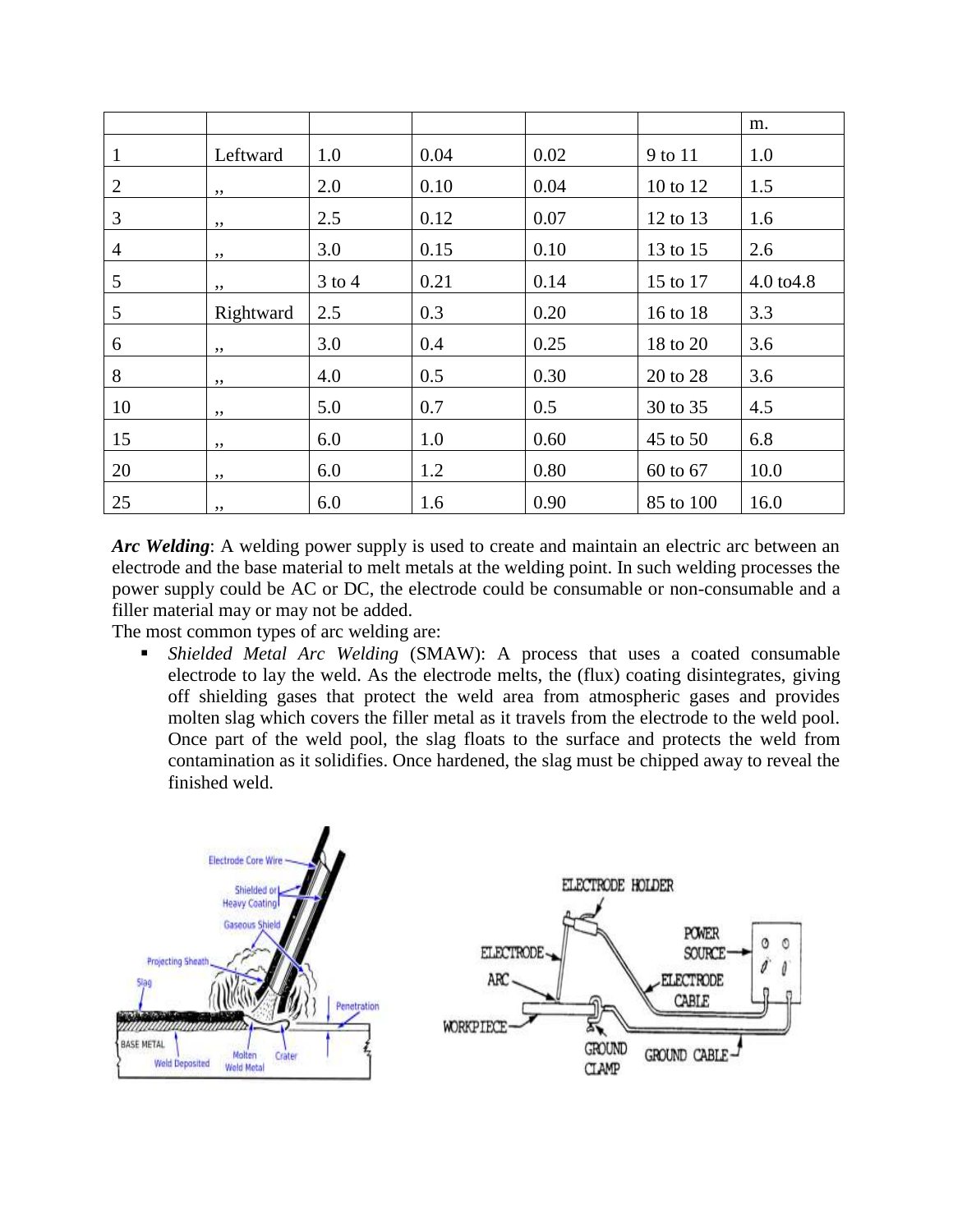

Fig- 4. The basic configuration and electrical circuit of an arcwelding process.

- *Gas Metal Arc Welding* (GMAW): A process in which a continuous and consumable wire electrode and a shielding gas (*usually an argon and carbon dioxide mixture*) are fed through a welding gun.
- *Gas Tungsten Arc Welding* (GTAW): A process that uses a non-consumable tungsten electrode to produce the weld. The weld area is protected from atmospheric contamination by a shielding gas, and a filler metal that is fed manually is usually used.

#### ARC WELDING

Arc welding (AW) is a fusion-welding process in which coalescence of the metals is achieved by the heat of an electric arc between an electrode and the work. A generic AW process is shown in Figure 4. An electric arc is a discharge of electric current across a gap in a circuit. It is sustained by the presence of a thermally ionized column of gas (called a plasma) through which current flows. To initiate the arc in an AW process, the electrode is brought into contact with the work and then quickly separated from it by a short distance. The electric energy from the arc thus formed produces temperatures of  $5500^{\circ}$ C (10,000 $^{\circ}$ F) or higher, sufficiently hot to melt any metal. A pool of molten metal, consisting of base metal(s) and filler metal (if one is used) is formed near the tip of the electrode. In most arc welding processes, filler metal is added during the operation to increase the volume and strength of the weld joint. As the electrode is moved along the joint, the molten weld pool solidifies in its wake. Movement of the electrode relative to the work is accomplished by either a human welder (manual welding) or by mechanical means (i.e., machine welding, automatic welding, or robotic welding). One of the troublesome aspects of manual arc welding is that the quality of the weld joint depends on the skill and work ethic of the human welder. Productivity is also an issue. It is often measured as arc time (also called arc-on time) — the proportion of hours worked that arc welding is being accomplished:

Arc time = (time arc is on) / (hours worked) ….. A1

This definition can be applied to an individual welder or to a mechanized workstation. For manual welding, arc time is usually around 20%. Frequent rest periods are needed by the welder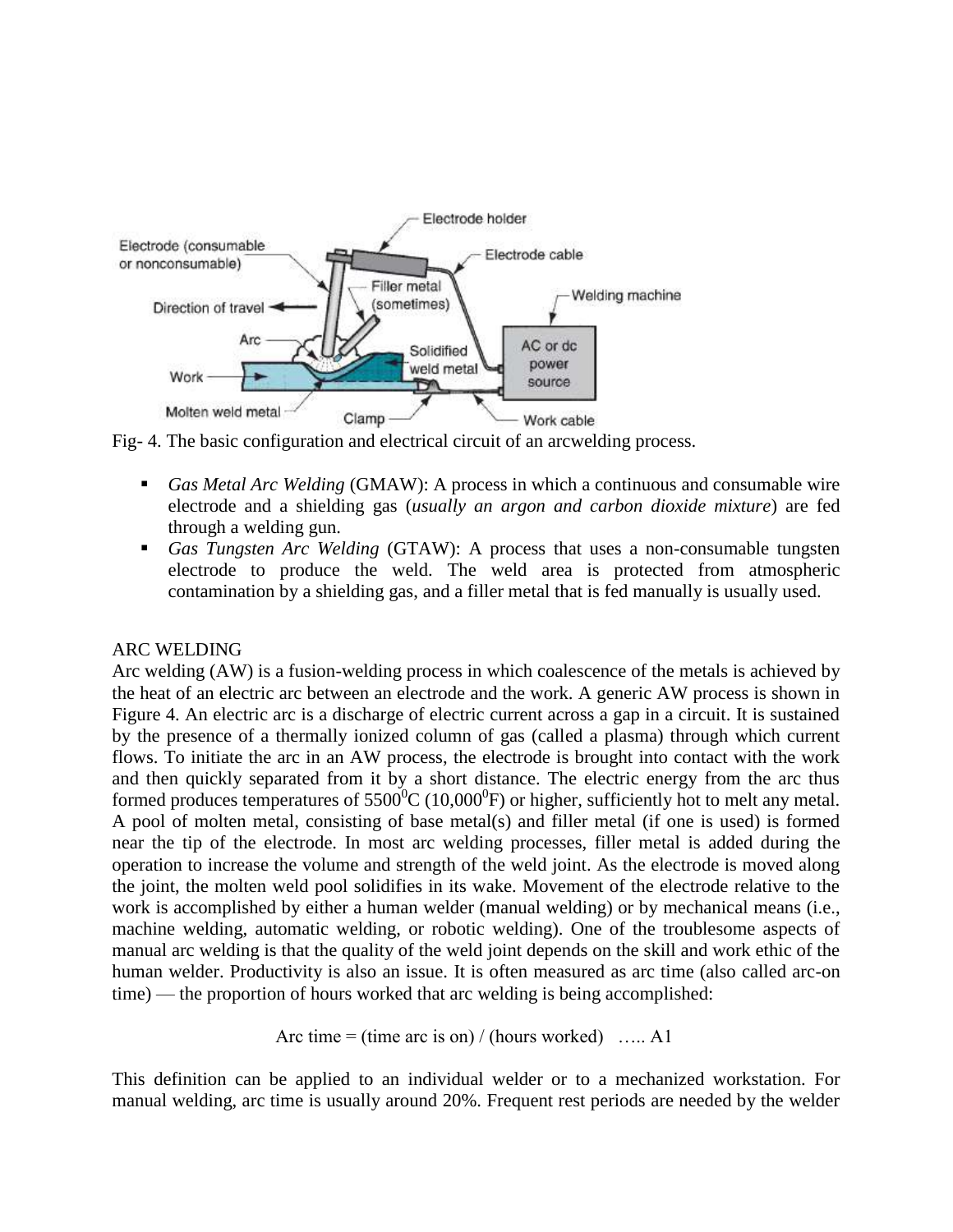to overcome fatigue in manual arc welding, which requires hand eye coordination under stressful conditions. Arc time increases to about 50% (more or less, depending on the operation) for machine, automatic, and robotic welding.

#### ELECTRIC WELDING.

Electric welding is very economical because it required very less time than required for gas welding. The table below provides the approximate data which helps in estimating the cost of electric welding.





| ۰. |
|----|
| ×  |
|    |

| Plate<br>in mm | thickness   Electrode no. | Length<br>of<br>electrode<br>required I m of<br>welding. | Welding time in   Power<br>$min/m$ . | consumption per<br>length<br>in<br>m<br>kWh. |
|----------------|---------------------------|----------------------------------------------------------|--------------------------------------|----------------------------------------------|
| 3              | 10                        | $0.50 \text{ to } 0.60$                                  | 6 to 7                               | 1.2                                          |
|                | 8                         | $0.70 \text{ to } 0.80$                                  | 10 to 12                             | 2.0                                          |
| 10             | 6                         | 1.00 to 1.20                                             | 20 t0 25                             | 3.0                                          |
| 15             | 6                         | 1.75 to 2.00                                             | $35$ to $40$                         | 3.7                                          |
| 20             | 4                         | 2.00 to 2.60                                             | 40 to 45                             | 4.8                                          |

Table 2. Electric Welding.

Estimation of Arc welding cost.

For estimating the cost of arc welding the following costs are included:

- 1. Material cost: It includes the cost of the electrode.
- 2. Labour cost
- 3. Power charges.
- 4. Finishing cost including post welding treatment cost.
- 5. On-cost.

Factors affecting welding cost.

There are certain factors which affect largely on the welding cost. These factors are as follows:

- 1. Time required for handling and setting the job and equipment in correct position.
- 2. Time required for fixing the fixtures.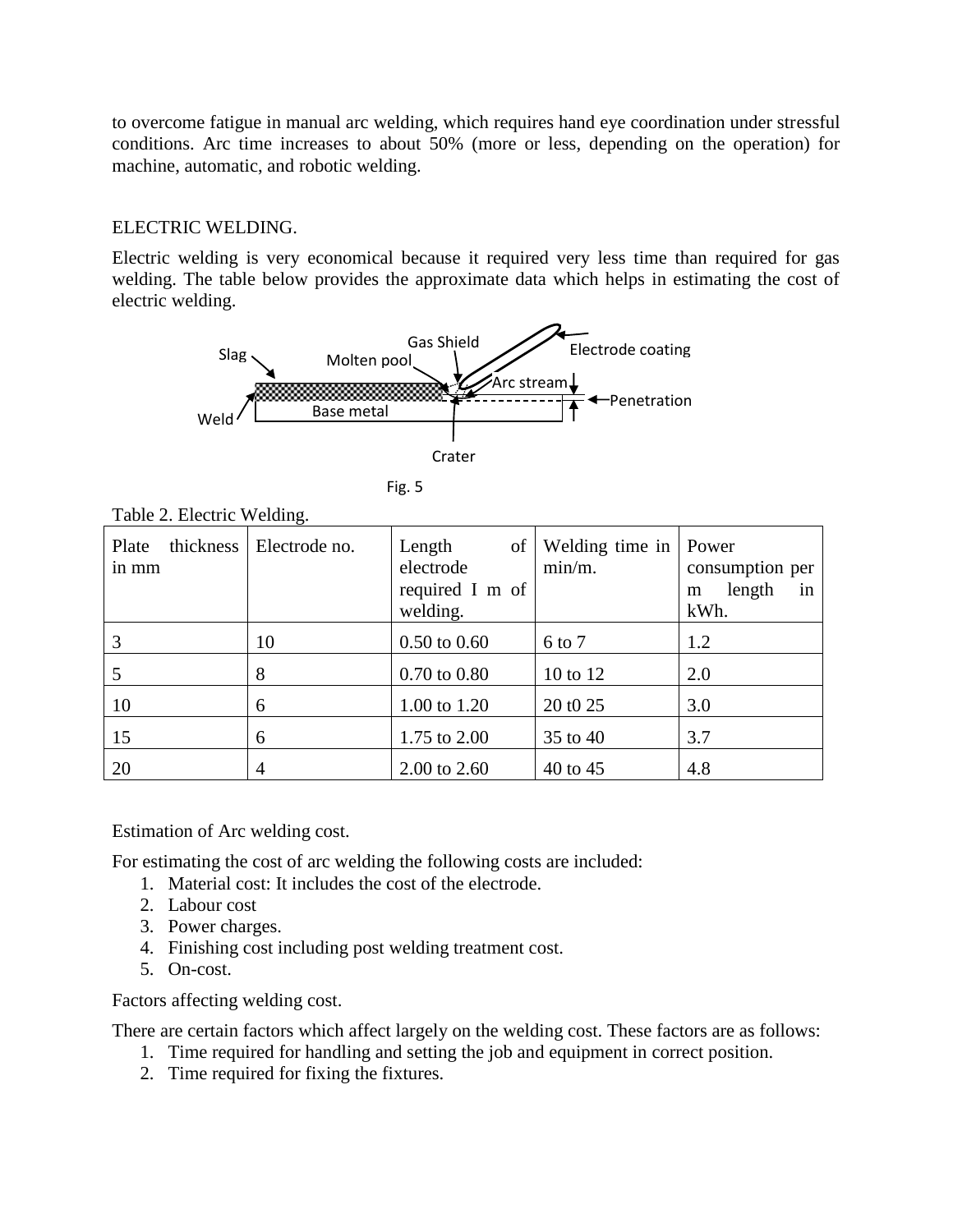- 3. Rest and fatigue time allowance. These are generally taken as 5 to 10% of the total time for which an operator remains engaged.
- 4. Excessive welding it increases the cost of welding.
- 5. When excessive current is used, welding cost also increases.

#### **Welding Terminology**

There is some special technical vocabulary (or language) that is used in welding. The basic terms of the welding language include:

*Filler Material*: When welding two pieces of metal together, we often have to leave a space between the joint. The material that is added to fill this space during the welding process is known as the filler material (or filler metal). Two types of filler metals are commonly used in welding are welding rods and welding electrodes.

- *Welding Rod*: The term welding rod refers to a form of filler metal that does not conduct an electric current during the welding process. The only purpose of a welding rod is to supply filler metal to the joint. This type of filler metal is often used for gas welding.
- **Electrode:** In electric-arc welding, the term electrode refers to the component that conducts the current from the electrode holder to the metal being welded. Electrodes are classified into two groups: consumable and non-consumable.
- *Consumable electrodes* not only provide a path for the current but they also supply filler metal to the joint. An example is the electrode used in shielded metal-arc welding.
- *Non-consumable electrodes* are only used as a conductor for the electrical current, such as in gas tungsten arc welding. The filler metal for gas tungsten arc welding is a hand fed consumable welding rod.

*Flux*: Before performing any welding process, the base metal must be cleaned form impurities such as oxides (rust). Unless these oxides are removed by using a proper flux, a faulty weld may result. The term *flux* refers to a material used to dissolve oxides and release trapped gases and slag (impurities) from the base metal such that the filler metal and the base metal can be fused together. Fluxes come in the form of a paste, powder, or liquid. Different types of fluxes are available and the selection of appropriate flux is usually based on the type of welding and the type of the base metal.

#### PHYSICS OF WELDING

Although several coalescing mechanisms are available for welding, fusion is by far the most common means. In this section, we consider the physical relationships that allow fusion welding to be performed. We first examine the issue of power density and its importance, and then we define the heat and power equations that describe a welding process.

#### POWER DENSITY

To accomplish fusion, a source of high-density heat energy is supplied to the faying surfaces, and the resulting temperatures are sufficient to cause localized melting of the base metals. If a filler metal is added, the heat density must be high enough to melt it also. Heat density can be defined as the power transferred to the work per unit surface area,  $W/mm^2$  (Btu/sec-in<sup>2</sup>). The time to melt the metal is inversely proportional to the power density. At low power densities, a significant amount of time is required to cause melting. If power density is too low, the heat is conducted into the work as rapidly as it is added at the surface, and melting never occurs. It has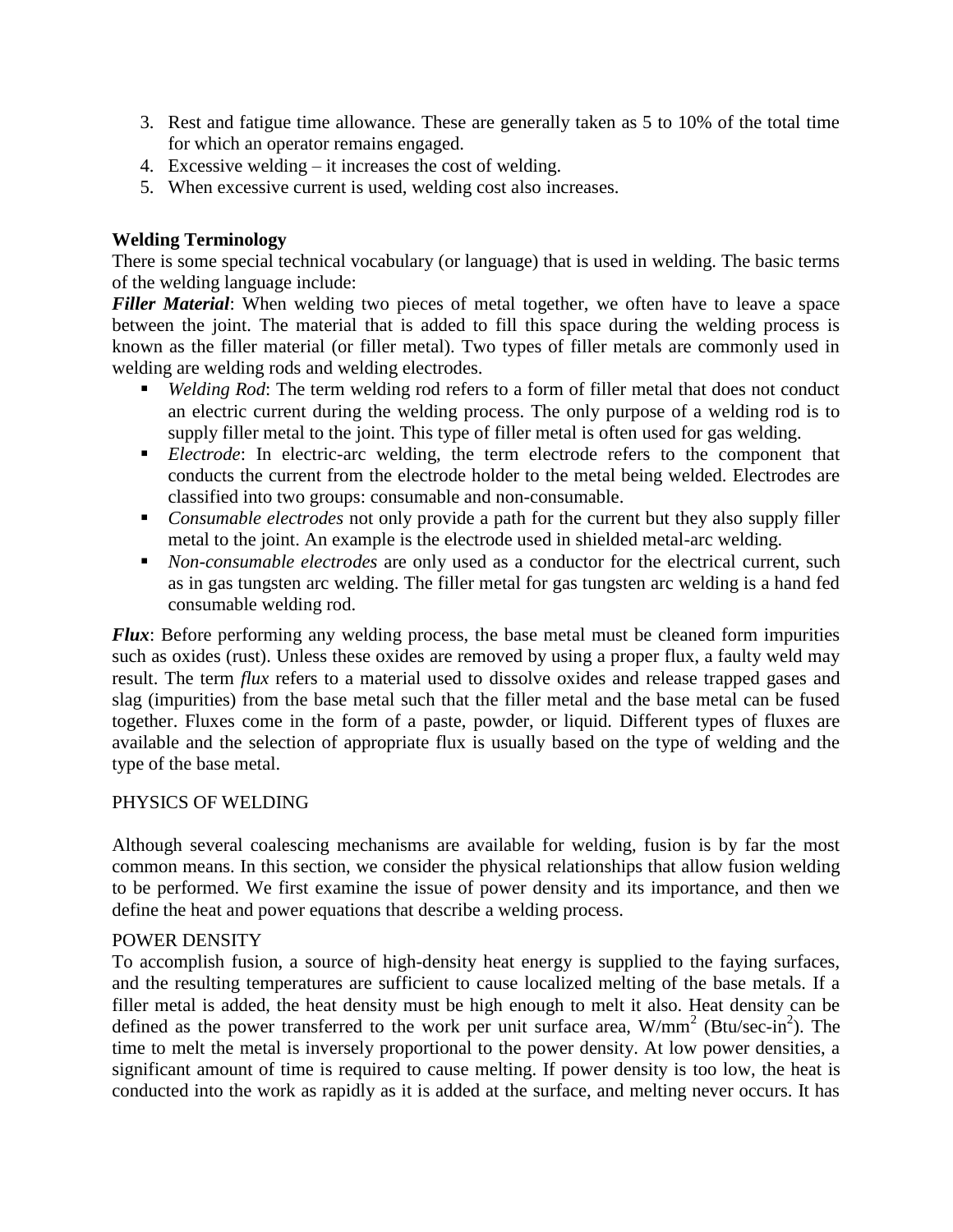been found that the minimum power density required to melt most metals in welding is about 10  $W/mm^2$  (6 Btu/sec-in<sup>2</sup>). As heat density increases, melting time is reduced. If power density is too high—above around 105 W/mm<sup>2</sup> (60,000 Btu/secin<sup>2</sup>) — the localized temperatures vaporize the metal in the affected region. Thus, there is a practical range of values for power density within which welding can be performed. Differences among welding processes in this range are (1) the rate at which welding can be performed and/or (2) the size of the region that can be welded. Table 3 provides a comparison of power densities for the major fusion welding processes. Oxyfuel gas welding is capable of developing large amounts of heat, but the heat density is relatively low because it is spread over a large area. Oxyacetylene gas, the hottest of the OFW fuels, burns at a top temperature of around  $3500^{\circ}$ C (6300<sup>o</sup>F). By comparison, arc welding produces high energy over a smaller area, resulting in local temperatures of  $5500^{\circ}$ C to  $6600^{\circ}$ C (10,000<sup>°</sup>F–12,000<sup>°</sup>F). For metallurgical reasons, it is desirable to melt the metal with minimum energy, and high power densities are generally preferable.

| Table 3                                |                                                |                                  |  |  |  |  |
|----------------------------------------|------------------------------------------------|----------------------------------|--|--|--|--|
|                                        | Comparison of several fusion welding processes |                                  |  |  |  |  |
| on the basis of their power densities. |                                                |                                  |  |  |  |  |
| <b>Welding Process</b>                 |                                                | <b>Approximate Power Density</b> |  |  |  |  |
|                                        | $W/mm^2$                                       | Btu/sec-in $2$                   |  |  |  |  |
| Oxyfuel welding                        | 10                                             | h                                |  |  |  |  |
| Arc welding                            | 50                                             | 30                               |  |  |  |  |
| Resistanc welding                      | 1000                                           | 600                              |  |  |  |  |
| Laser beam welding                     | 9000                                           | 5000                             |  |  |  |  |
| Electron beam welding                  | 10000                                          | 6000                             |  |  |  |  |

Power density can be computed as the power entering the surface divided by the corresponding surface area:

$$
PD = \frac{P}{A} \quad \text{---} \quad 1
$$

Where PD = power density, W/mm<sup>2</sup> (Btu/sec-in2); P = power entering the surface, W (Btu/sec); and A= surface area over which the energy is entering,  $mm^2$  (in<sup>2</sup>). The issue is more complicated than indicated by Eq. (1). One complication is that the power source (e.g., the arc) is moving in many welding processes, which results in preheating ahead of the operation and post-heating behind it. Another complication is that power density is not uniform throughout the affected surface; it is distributed as a function of area.

#### HEAT BALANCE IN FUSION WELDING

The quantity of heat required to melt a given volume of metal depends on (1) the heat to raise the temperature of the solid metal to its melting point, which depends on the metal's volumetric specific heat, (2) the melting point of the metal, and (3) the heat to transform the metal from solid to liquid phase at the melting point, which depends on the metal's heat of fusion. To a reasonable approximation, this quantity of heat can be estimated by the following equation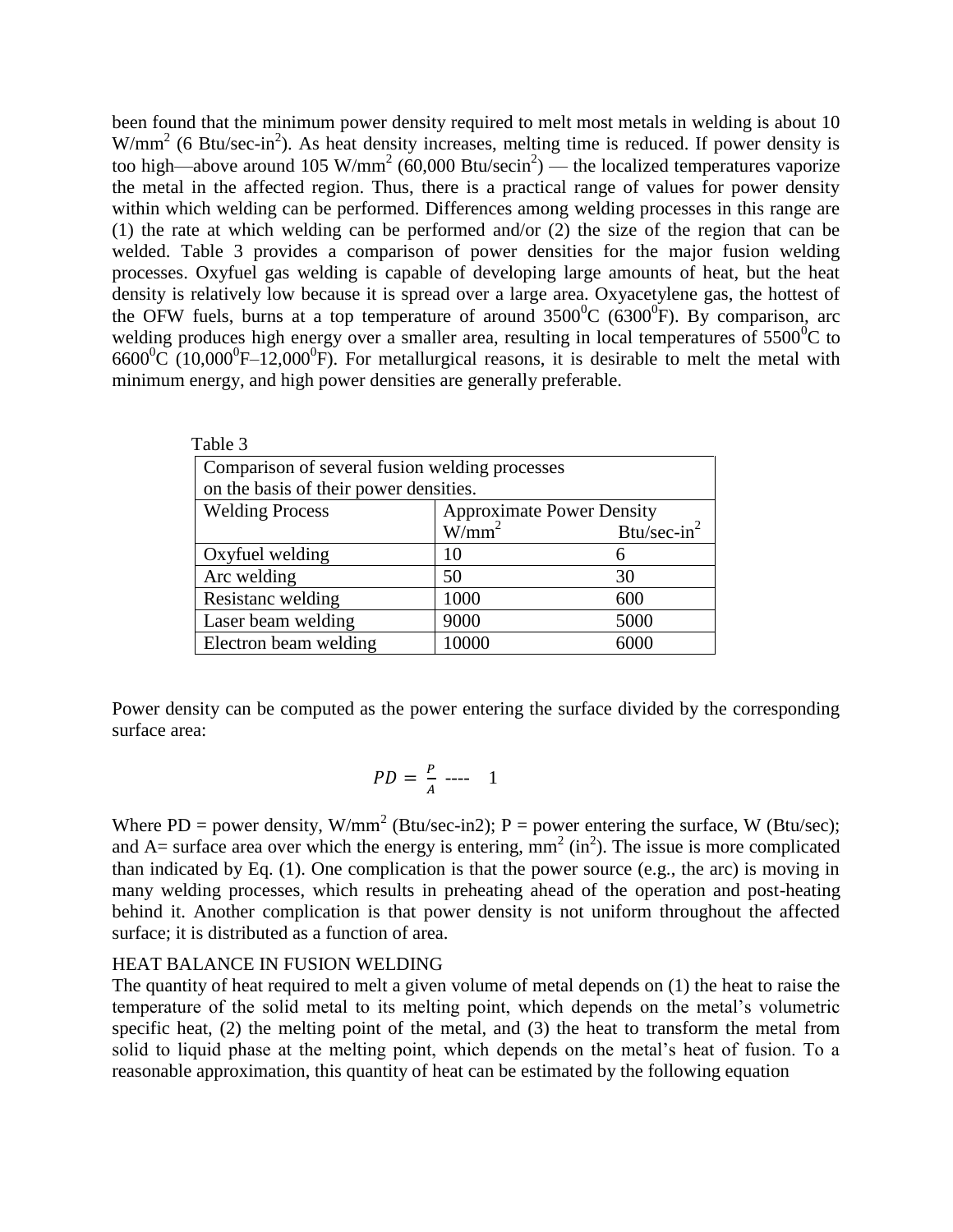$$
U_m = KT_m^2 \ \ldots \ 2
$$

Where  $U_m$  = the unit energy for melting (i.e., the quantity of heat required to melt a unit volume of metal starting from room temperature),  $J/mm^3$  (Btu/in<sup>3</sup>);  $T_m$  = melting point of the metal on an absolute temperature scale, <sup>0</sup>K (<sup>0</sup>R); and K= constant whose value is 3.33 x 10<sup>-6</sup> when the Kelvin scale is used (and K =  $1.467 \times 10^{-5}$  for the Rankine temperature scale). Absolute melting temperatures for selected metals are presented in Table 4. Not all of the energy generated at the heat source is used to melt the weld metal. There are two heat transfer mechanisms at work, both of which reduce the amount of generated heat that is used by the welding process. The situation is depicted in Figure 6. The first mechanism involves the transfer of heat between the heat source and the surface of the work. This process has a certain heat transfer factor  $f_1$ , defined as the ratio of the actual heat received by the work-piece divided by the total heat generated at the source. The second mechanism involves the conduction of heat away from the weld area to be dissipated throughout the work metal, so that only a portion of the heat transferred to the surface is available for melting. This melting factor  $f_2$  is the proportion of heat received at the work surface that can be used for melting. The combined effect of these two factors is to reduce the heat energy available for welding as follows:

$$
H_w = f_1 f_2 H \dots 3
$$

| Table 4                                                                     |                         |             |                  |                            |             |  |
|-----------------------------------------------------------------------------|-------------------------|-------------|------------------|----------------------------|-------------|--|
| Melting temperatures on the absolute temperature scale for selected metals. |                         |             |                  |                            |             |  |
| <b>Melting Temperature</b>                                                  |                         |             |                  | <b>Melting Temperature</b> |             |  |
| Metal                                                                       | ${}^{0}$ K <sup>a</sup> | ${}^{0}R^b$ | Metal            | ${}^{0}$ K <sup>a</sup>    | ${}^{0}R^b$ |  |
| Aluminum alloys                                                             | 930                     | 1680        | <b>Steels</b>    |                            |             |  |
| Cast iron                                                                   | 1530                    | 2760        | Low carbon       | 1760                       | 3160        |  |
| Copper and alloys                                                           |                         |             | Medium carbon    | 1700                       | 3060        |  |
| Pure                                                                        | 1350                    | 2440        | High carbon      | 1650                       | 2960        |  |
| Brass, navy                                                                 | 1160                    | 2090        | Low alloy        | 1700                       | 3060        |  |
| Bronze $(90$ Cu $-10$ Sn)                                                   | 1120                    | 2010        | Stainless steels |                            |             |  |
| Inconel                                                                     | 1660                    | 3000        | Austenitic       | 1670                       | 3010        |  |
| Magnesium                                                                   | 940                     | 1700        | Martensitic      | 1700                       | 3060        |  |
| Nickel                                                                      | 1720                    | 3110        | Titanium         | 2070                       | 3730        |  |

<sup>a</sup>Kelvin scale = Centigrade (Celsius) temperature  $+273$ .

<sup>b</sup>Rankine scale = Fahrenheit temperature + 460.

Where  $H_w$  = net heat available for welding, J (Btu),  $f_1$  = heat transfer factor,  $f_2$  = the melting factor, and H = the total heat generated by the welding process, J (Btu). The factors f1 and  $f_2$ range in value between zero and one. It is appropriate to separate  $f_1$  and  $f_2$  in concept, even though they act in concert during the welding process. The heat transfer factor  $f_1$  is determined largely by the welding process and the capacity to convert the power source (e.g., electrical energy) into usable heat at the work surface. Arc-welding processes are relatively efficient in this regard, while oxyfuel gas-welding processes are relatively inefficient. The melting factor  $f_2$ depends on the welding process, but it is also influenced by the thermal properties of the metal, joint configuration, and work thickness. Metals with high thermal conductivity, such as aluminum and copper, present a problem in welding because of the rapid dissipation of heat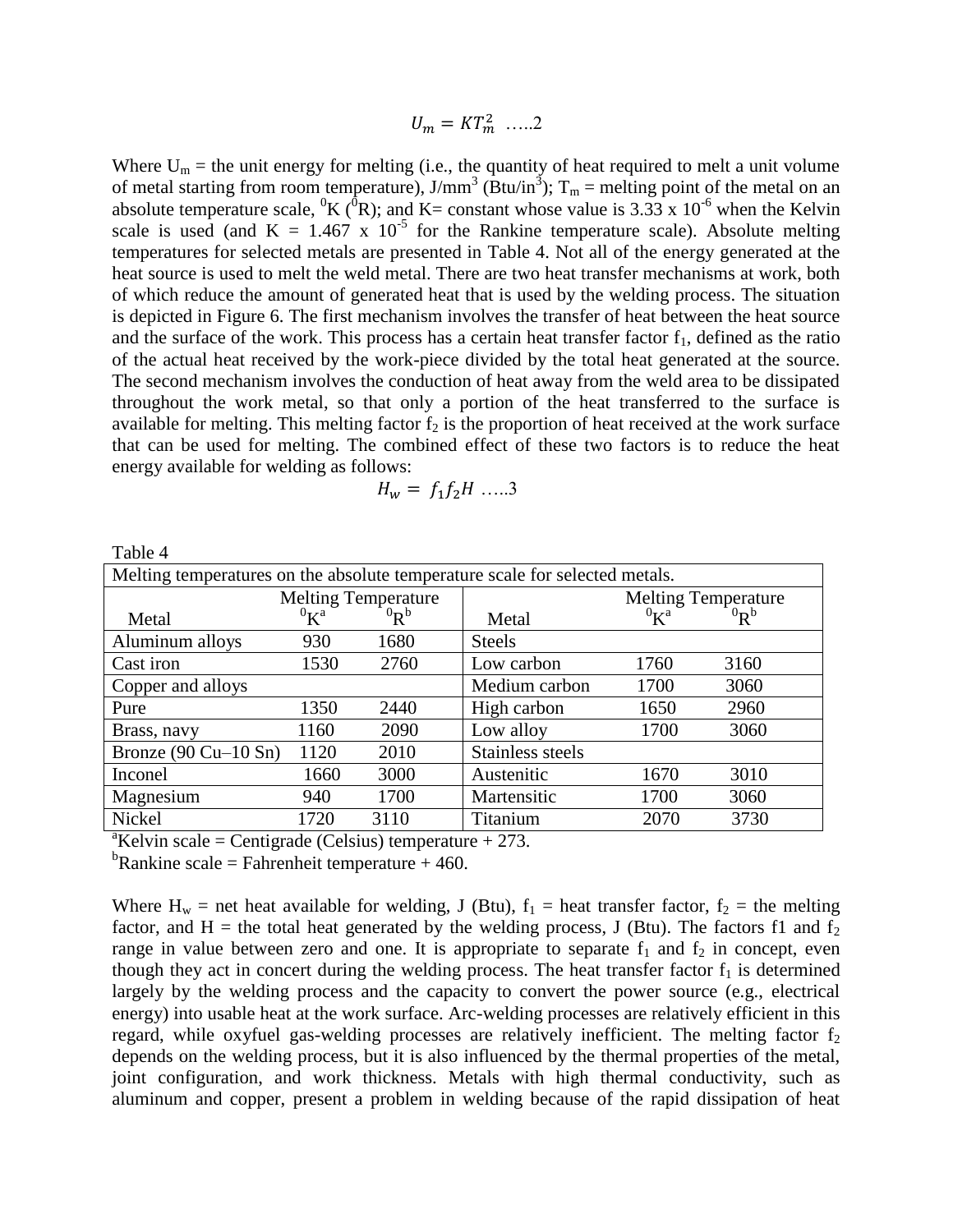away from the heat contact area. The problem is exacerbated by welding heat sources with low energy densities (e.g., oxyfuel welding) because the heat input is spread over a larger area, thus facilitating conduction into the work. In general, a high power density combined with a low conductivity work material results in a high melting factor. We can now write a balance equation between the energy input and the energy needed for welding:



Fig-6. Heat transfer mechanisms in fusion welding.

$$
H_w = U_m V \dots 4
$$

Where  $H_w$  = net heat energy used by the welding operation, J (Btu); Um = unit energy required to melt the metal,  $J/mm^3$  (Btu/in<sup>3</sup>); and V = the volume of metal melted, mm<sup>3</sup> (in<sup>3</sup>). Most welding operations are rate processes; that is, the net heat energy  $H_w$  is delivered at a given rate, and the weld bead is made at a certain travel velocity. This is characteristic for example of most arc-welding, many oxyfuel gas-welding operations, and even some resistance welding operations. It is therefore appropriate to express Eq. (A1) as a rate balance equation:

$$
R_{Hw} = U_m R_{wv} \quad \dots \dots \quad 5
$$

Where  $R_{Hw}$  = rate of heat energy delivered to the operation for welding,  $J/s = W(Btu/min);$ and  $R_{\rm WV}$  = volume rate of metal welded,mm<sup>3</sup>/s (in<sup>3</sup>/min). In the welding of a continuous bead, the volume rate of metal welded is the product of weld area Aw and travel velocity v. Substituting these terms into the above equation, the rate balance equation can now be expressed as

$$
R_{HW} = f_1 f_2 R_H = U_m A_{wv} \ \dots \dots \ 6
$$

Where  $f_1$  and  $f_2$  are the heat transfer and melting factors;  $R_H$  = rate of input energy generated by the welding power source, W (Btu/min);  $Aw =$  weld cross-sectional area, mm<sup>2</sup> (in<sup>2</sup>); and v = the travel velocity of the welding operation, mm/s (in/min). In previous section, we examine how the power density in Eq. (1) and the input energy rate for Eq. (6) are generated for some of the individual welding processes.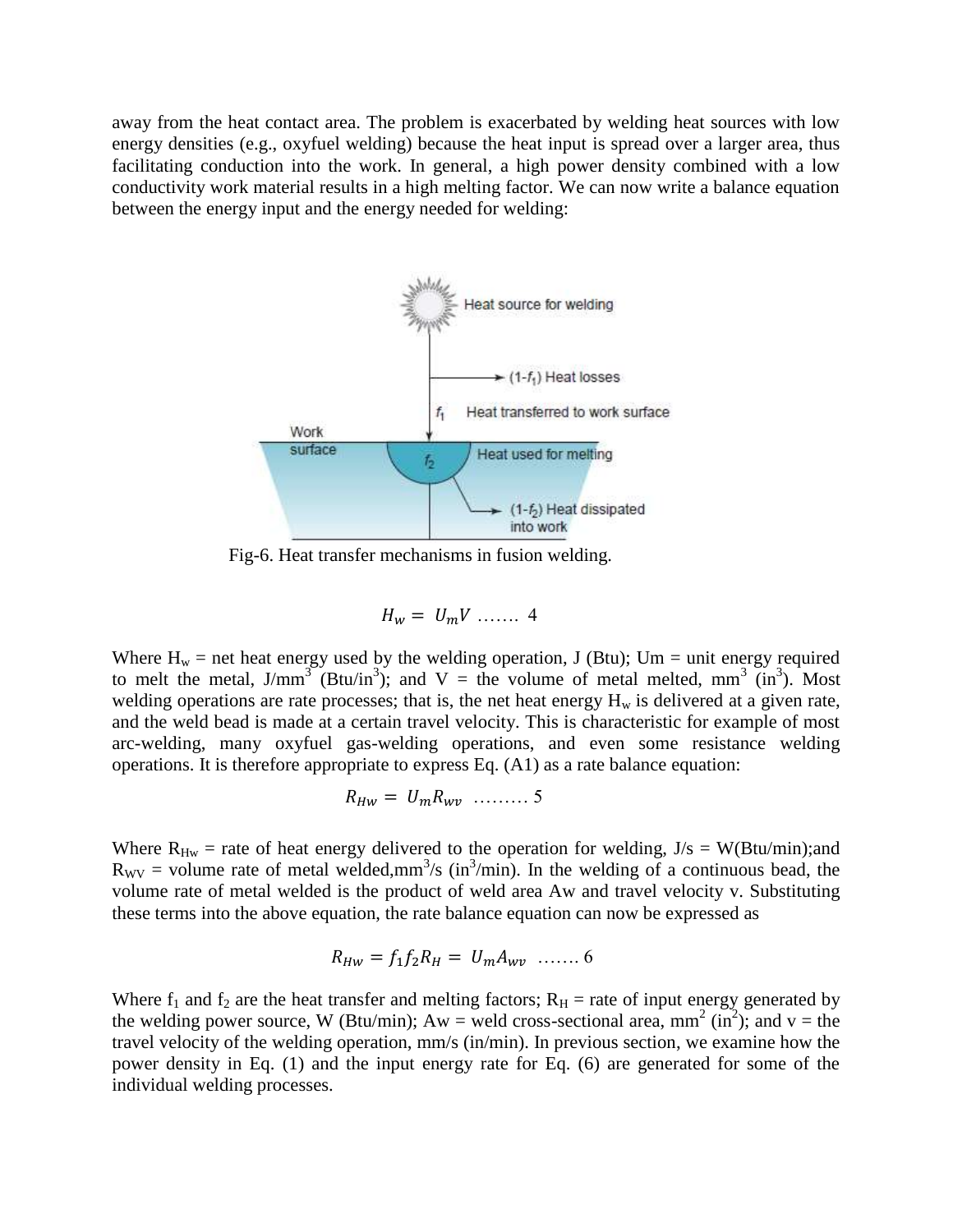# Power Source in Arc Welding.

Both direct current (DC) and alternating current (AC) are used in arc welding. AC machines are less expensive to purchase and operate, but are generally restricted to welding of ferrous metals. DC equipment can be used on all metals with good results and is generally noted for better arc control. In all arc-welding processes, power to drive the operation is the product of the current I passing through the arc and the voltage E across it. This power is converted into heat, but not all of the heat is transferred to the surface of the work. Convection, conduction, radiation, and spatter account for losses that reduce the amount of usable heat. The effect of the losses is expressed by the heat transfer factor  $f_1$  (Physics of welding). Some representative values of  $f_1$  for several AW processes are given in Table 5. Heat transfer factors are

| Heat transfer factors for several arc-welding processes. |                       |  |  |
|----------------------------------------------------------|-----------------------|--|--|
| Arc-Welding Process <sup>a</sup>                         | <b>Typical Heat</b>   |  |  |
|                                                          | Transfer Factor $f_1$ |  |  |
| Shielded metal arc welding                               | 0.9                   |  |  |
| Gas metal arc welding                                    | 0.9                   |  |  |
| Flux-cored arc welding                                   | 0.9                   |  |  |
| Submerged arc welding                                    | 0.95                  |  |  |
| Gas tungsten arc welding                                 | 07                    |  |  |

greater for AW processes that use consumable electrodes because most of the heat consumed in melting the electrode is subsequently transferred to the work as molten metal. The process with the lowest  $f_1$  value in Table 5 is gas tungsten arc welding, which uses a non-consumable electrode. Melting factor  $f_2$  (Physics of welding) further reduces the available heat for welding. The resulting power balance in arc welding is defined by

$$
R_{Hw} = f_1 f_2 I E = U_m A_w v \dots 7
$$

Where  $E=$  voltage,  $V$ ;  $I=$  current,  $A$ ; and the other terms were defined in Physics of welding. The units of  $R_{\text{Hw}}$  are watts (current multiplied by voltage), which equal J/sec. This can be converted to Btu/sec by recalling that  $1 \text{ Btu} = 1055 \text{ J}$ , and thus  $1 \text{ Btu/sec} = 1055 \text{ watts}$ .

## OXYFUEL GAS WELDING

Oxyfuel gas welding (OFW) is the term used to describe the group of FW operations that burn various fuels mixed with oxygen to perform welding. The OFW processes employ several types of gases, which is the primary distinction among the members of this group. Oxyfuel gas is also commonly used in cutting torches to cut and separate metal plates and other parts (Section 26.3.5). The most important OFW process is oxyacetylene welding.

## OXYACETYLENE WELDING

Oxyacetylene welding (OAW) is a fusion-welding process performed by a high-temperature flame from combustion of acetylene and oxygen. The flame is directed by a welding torch. A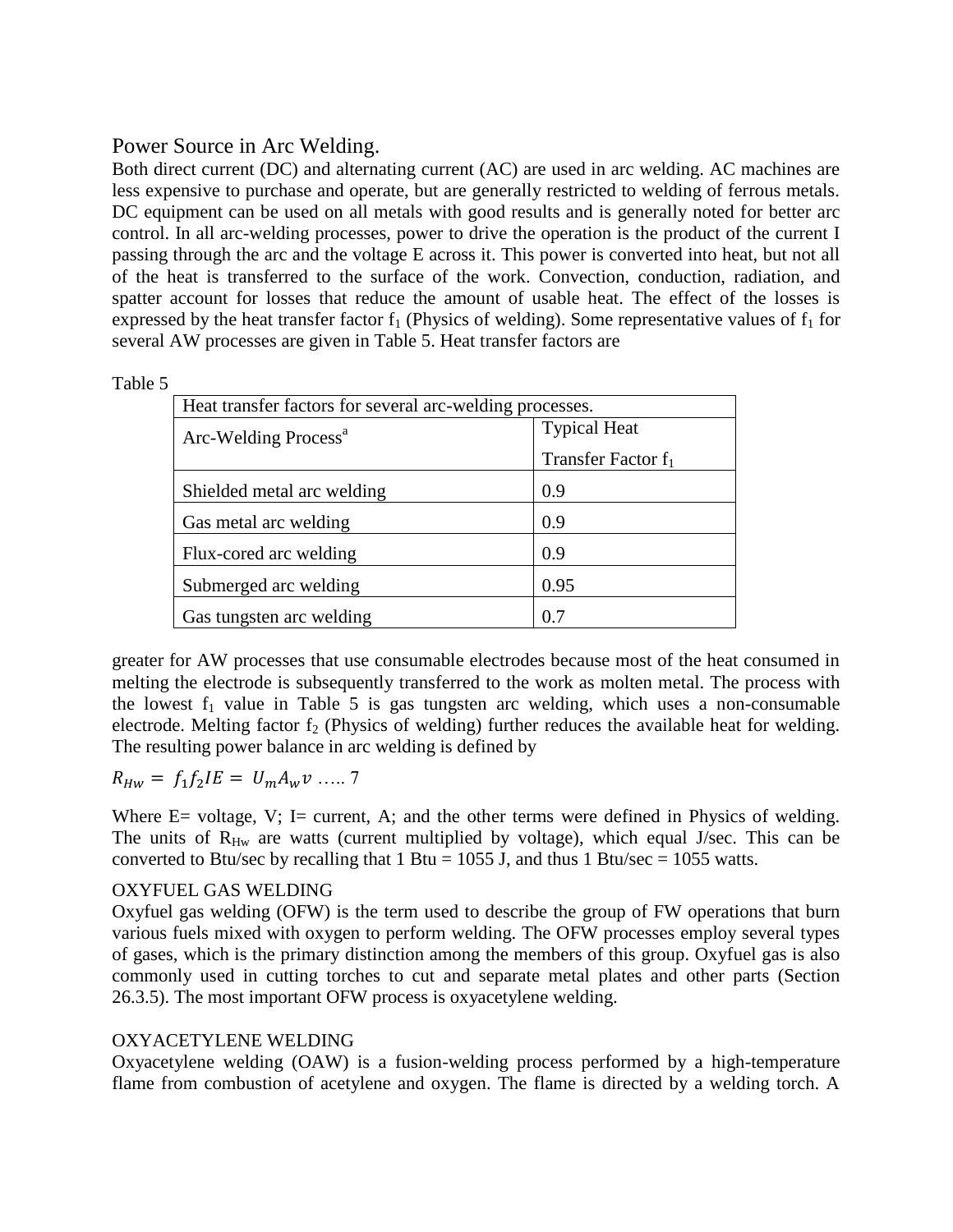filler metal is sometimes added, and pressure is occasionally applied in OAW between the contacting part surfaces. A typical OAW operation is sketched in Figure 7.



FIGURE 7. A typical oxyacetylene welding operation (OAW).



FIGURE 8. The neutral flame from an oxyacetylene torch, indicating temperatures achieved.

When filler metal is used, it is typically in the form of a rod with diameters ranging from1.6 to 9.5mm (1/16–3/8 in). Composition of the filler must be similar to that of the base metals. The filler is often coated with a flux that helps to clean the surfaces and prevent oxidation, thus creating a better weld joint.

Acetylene  $(C_2H_2)$  is the most popular fuel among the OFW group because it is capable of higher temperatures than any of the others—up to  $3480^{\circ}$ C (6300<sup>°</sup>F). The flame in OAW is produced by the chemical reaction of acetylene and oxygen in two stages. The first stage is defined by the reaction

 $C_2H_2 + O_2 \rightarrow 2CO \rightarrow H_2 \rightarrow heat$  ... 8a

the products of which are both combustible, which leads to the second-stage reaction

 $2CO + H_2 + 1:5O_2 \rightarrow 2CO_2 + H_2O + heat$  …… 8b

The two stages of combustion are visible in the oxyacetylene flame emitted from the torch. When the mixture of acetylene and oxygen is in the ratio 1:1, as described in Eq. (8), the resulting neutral flame is shown in Figure 8. The first-stage reaction is seen as the inner cone of the flame (which is bright white), while the second-stage reaction is exhibited by the outer envelope (which is nearly colorless but with tinges ranging from blue to orange). The maximum temperature of the flame is reached at the tip of the inner cone; the second-stage temperatures are somewhat below those of the inner cone. During welding, the outer envelope spreads out and covers the work surfaces being joined, thus shielding them from the surrounding atmosphere. Total heat liberated during the two stages of combustion is 55 x  $10^6$  J/m<sup>3</sup> (1470 Btu/ ft<sup>3</sup>) of acetylene. However, because of the temperature distribution in the flame, the way in which the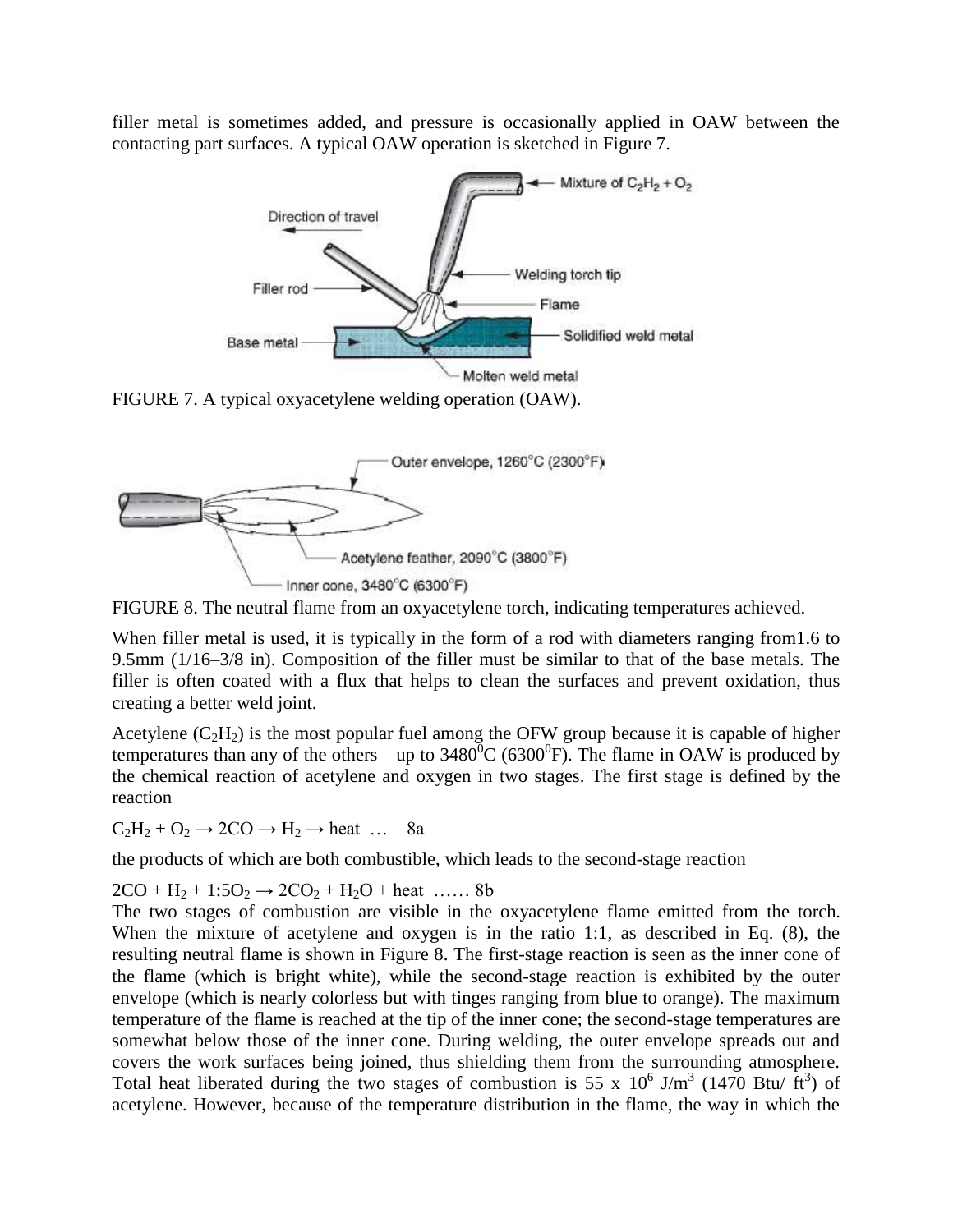flame spreads over the work surface, and losses to the air, power densities and heat transfer factors in oxyacetylene welding are relatively low;  $f_1 = 0.10$  to 0.30.

The combination of acetylene and oxygen is highly flammable, and the environment in which OAW is performed is therefore hazardous. Some of the dangers relate specifically to the acetylene. Pure  $C_2H_2$  is a colorless, odorless gas. For safety reasons, commercial acetylene is processed to have a characteristic garlic odor. One of the physical limitations of the gas is that it is unstable at pressures much above 1 atm  $(0.1 \text{ MPa or } 15 \text{ lb/in}^2)$ . Accordingly, acetylene storage cylinders are packed with a porous filler material (such as asbestos, balsa wood, and other materials) saturated with acetone  $(CH_3COCH_3)$ . Acetylene dissolves in liquid acetone; in fact, acetone dissolves about 25 times its own volume of acetylene, thus providing a relatively safe means of storing this welding gas. The welder wears eye and skin protection (goggles, gloves, and protective clothing) as an additional safety precaution, and different screw threads are standard on the acetylene and oxygen cylinders and hoses to avoid accidental connection of the wrong gases. Proper maintenance of the equipment is imperative. OAW equipment is relatively inexpensive and portable. It is therefore an economical, versatile process that is well suited to low-quantity production and repair jobs. It is rarely used to weld sheet and plate stock thicker than 6.4 mm (1/4 in) because of the advantages of arc welding in such applications. Although OAW can be mechanized, it is usually performed manually and is hence dependent on the skill of the welder to produce a high-quality weld joint.

#### **ADVANTAGES AND DISADVANTAGES OF WELDING Advantages**

1. Welding is more economical and is much faster process as compared to other processes (riveting, bolting, casting etc.)

2. Welding, if properly controlled results permanent joints having strength equal or sometimes more than base metal.

3. Large number of metals and alloys both similar and dissimilar can be joined by welding.

4. General welding equipment is not very costly.

- 5. Portable welding equipments can be easily made available.
- 6. Welding permits considerable freedom in design.

7. Welding can join welding jobs through spots, as continuous pressure tight seams, end-to-end and in a number of other configurations.

8. Welding can also be mechanized.

# **Disadvantages**

- 1. It results in residual stresses and distortion of the work-pieces.
- 2. Welded joint needs stress relieving and heat treatment.
- 3. Welding gives out harmful radiations (light), fumes and spatter.
- 4. Jigs, and fixtures may also be needed to hold and position the parts to be welded
- 5. Edges preparation of the welding jobs are required before welding
- 6. Skilled welder is required for production of good welding

7. Heat during welding produces metallurgical changes as the structure of the welded joint is not same as that of the parent metal.

Class examples: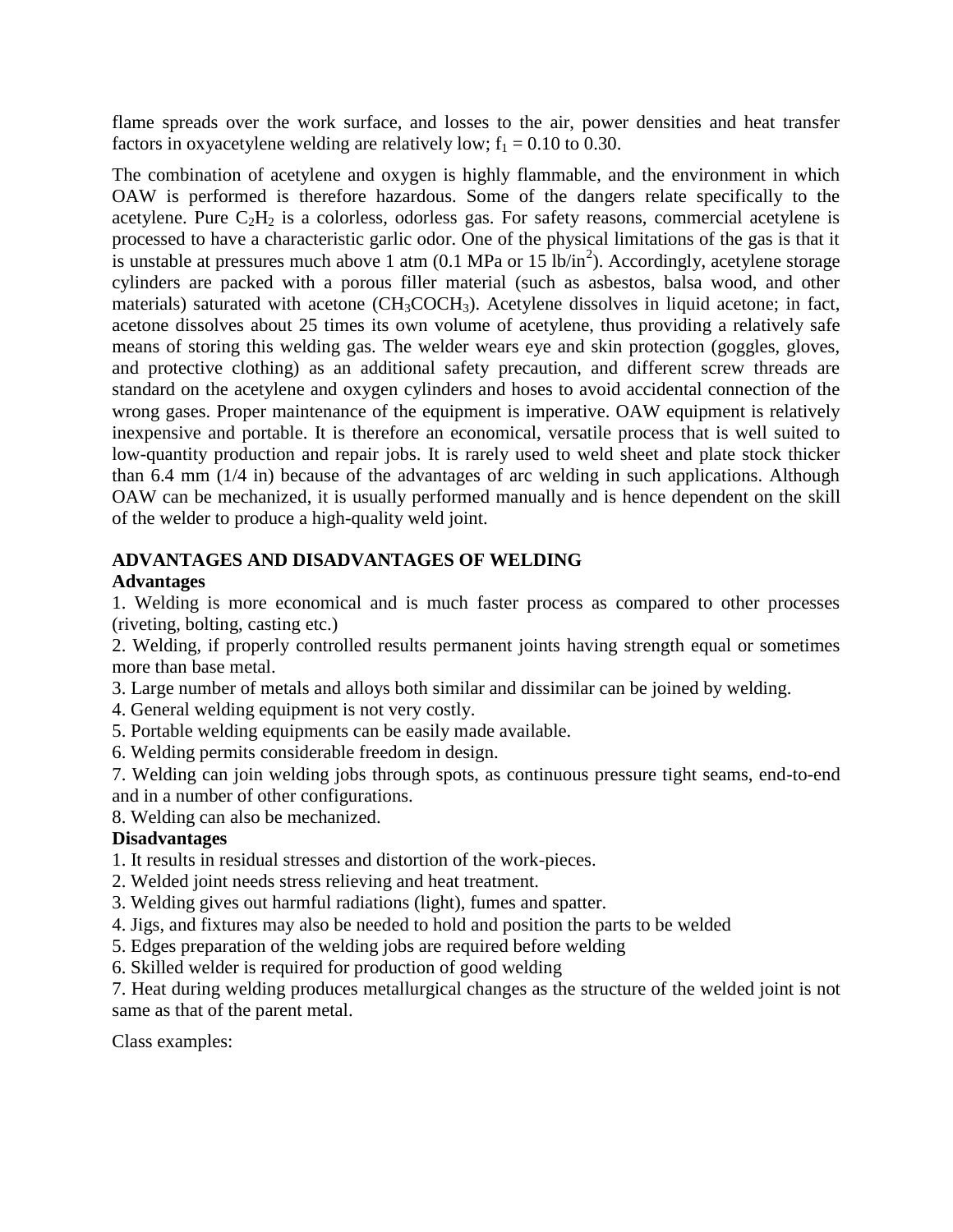1. Estimate the time required for making an open tank of size 40 x 40 x 40cm by gas welding. Size of the sheets used is 50 x 40 x 0.3cm. Welding is to be done on inner surfaces only. Assume fatigue allowance to be 5%.



Solution.

Length of portion where welding is required to be done,

 $= AB + BC + CD + DA + AE + BF + CG + DH$ 

 $= 40 \times 8 = 320 \text{ cm} = 3.2 \text{m}.$ 

As we are required to weld plates of 3mm thickness which is less than 5mm thickness, hence we shall adopt leftward welding technique. From table, welding speed is 12 min/m of welding, for 3mm thick plate. Therefore, time required for making one tank;

 $= 12$  x 3.2 = 38.4 min.

Considering fatigue allowance as 5%,

Actual time taken by welder for welding one tank,

 $= 38.4 \times 1.05 = 40.3 \text{ min.}$  ans.

2. Estimate the material cost for welding 2 flat pieces of m.s 15 x 6 x 1cm size, at an angle of  $90^0$ by gas welding. Neglecting edge preparation cost and assume:

| $= N10/m3$             |
|------------------------|
| $=$ N60/m <sup>3</sup> |
| $= N12/kg$             |
| $=7$ gm/cc             |
|                        |